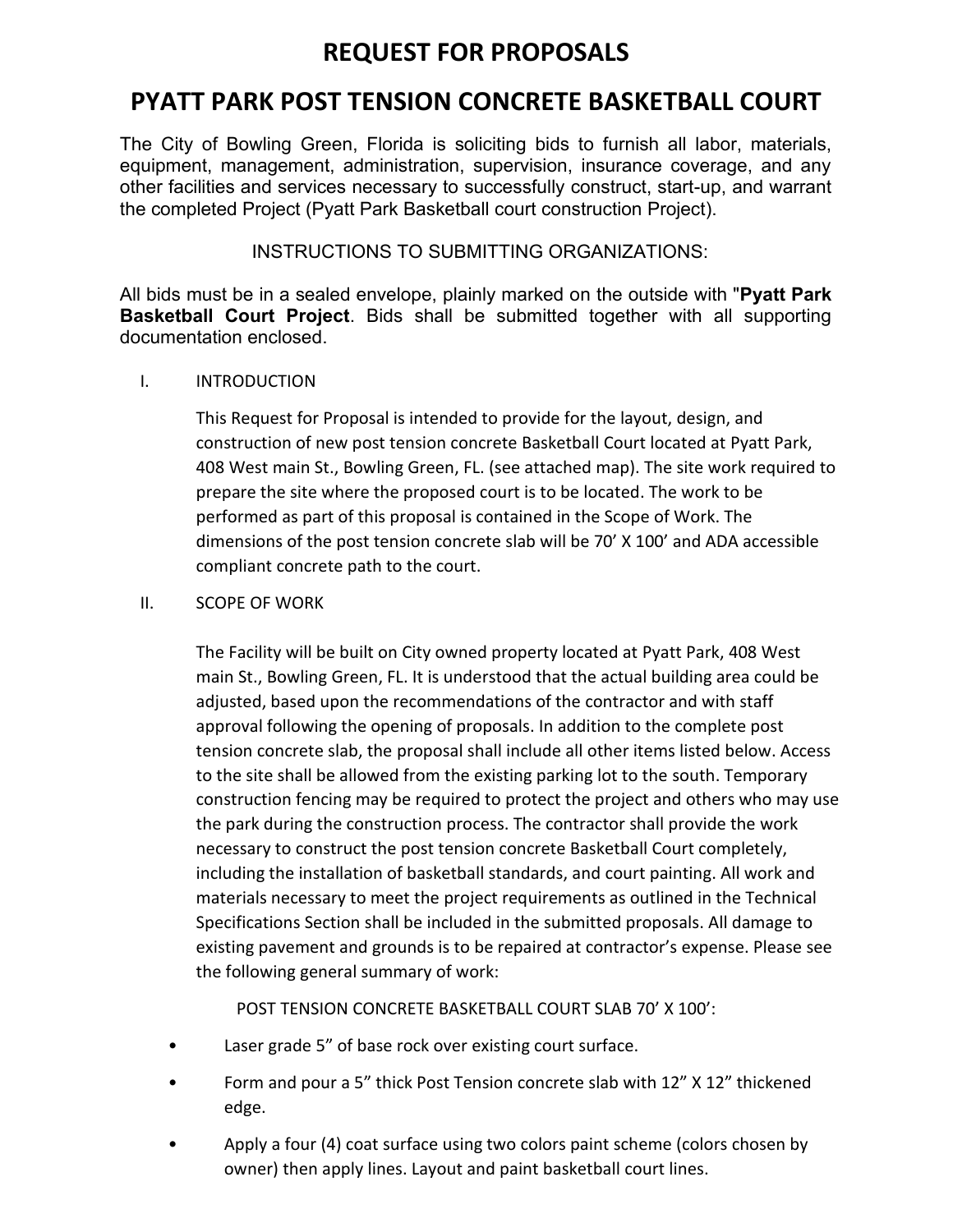- Furnish and install Pro Dunk Hoops Hercules Diamond Basketball standard, with a 72" X 42" X ½ clear backboard with 8" X 8" post with a 5' overhang.
- Create concrete sidewalk meeting all ADA requirements up to the new court, if necessary.
- Backfill and seed surrounding disturbed area.
- Restoration of any improvements damaged during construction.
- III. OBJECTIVES AND TASKS:
- 1. Site layout The successful contractor will need to visit the site prior to submitting a proposal and make observations and judgements related to construction. Any concerns or need for clarification should be brought up with the city prior to the proposal closing date.
- 2. Design The design will be completed by the successful contractor after the project has been awarded, based upon any additional final parameters defined by the City. The successful contractor will meet with City staff to finalize design and layout. A preconstruction meeting will be needed prior to commencing work. At this meeting all coordination items between the Post Tension Concrete Slab Contractor and the City will need to be discussed.
- 3. Construction The project will follow a detailed construction schedule. The Contractor will submit a recommended timeline for review by the city with the proposal. Compliance to the schedule is of the utmost importance to the city.
- 4. Final Acceptance It is anticipated that the Contractor will have their work complete so that the Basketball Court is ready for use on or before April 30, 2022. Additional construction time may be given in consideration for bad weather days.

### IV. QUALIFICATIONS OF RESPONDENTS

Respondents to this request shall be able to demonstrate ability to comply with the following minimum requirements:

- A. The contractor must be able to show performance of work and provide references on (3) three projects of similar size and scope during the past (5) five years (complete References Sheet).
- B. The identity of the certified builders and documentation of their credentials will be provided with the bid documents.
- C. The contractor must be able to demonstrate the capabilities and background of qualified personnel and firm profile.
- D. The contractor must be registered with the Florida Secretary of State and provide proof of such registration.
- E. The selected contractor must participate in E-Verify

Bids will be received at Bowling Green City Hall, ATTENTION: M. Carmen Silva, City Clerk, until 2:00 pm local time on **June 3, 2022**. Submittals may be either mailed or hand delivered prior to the above deadline. Postmarks will not be accepted. Bids will be publicly opened and read aloud. It is the responsibility of the bidder to assure that bids